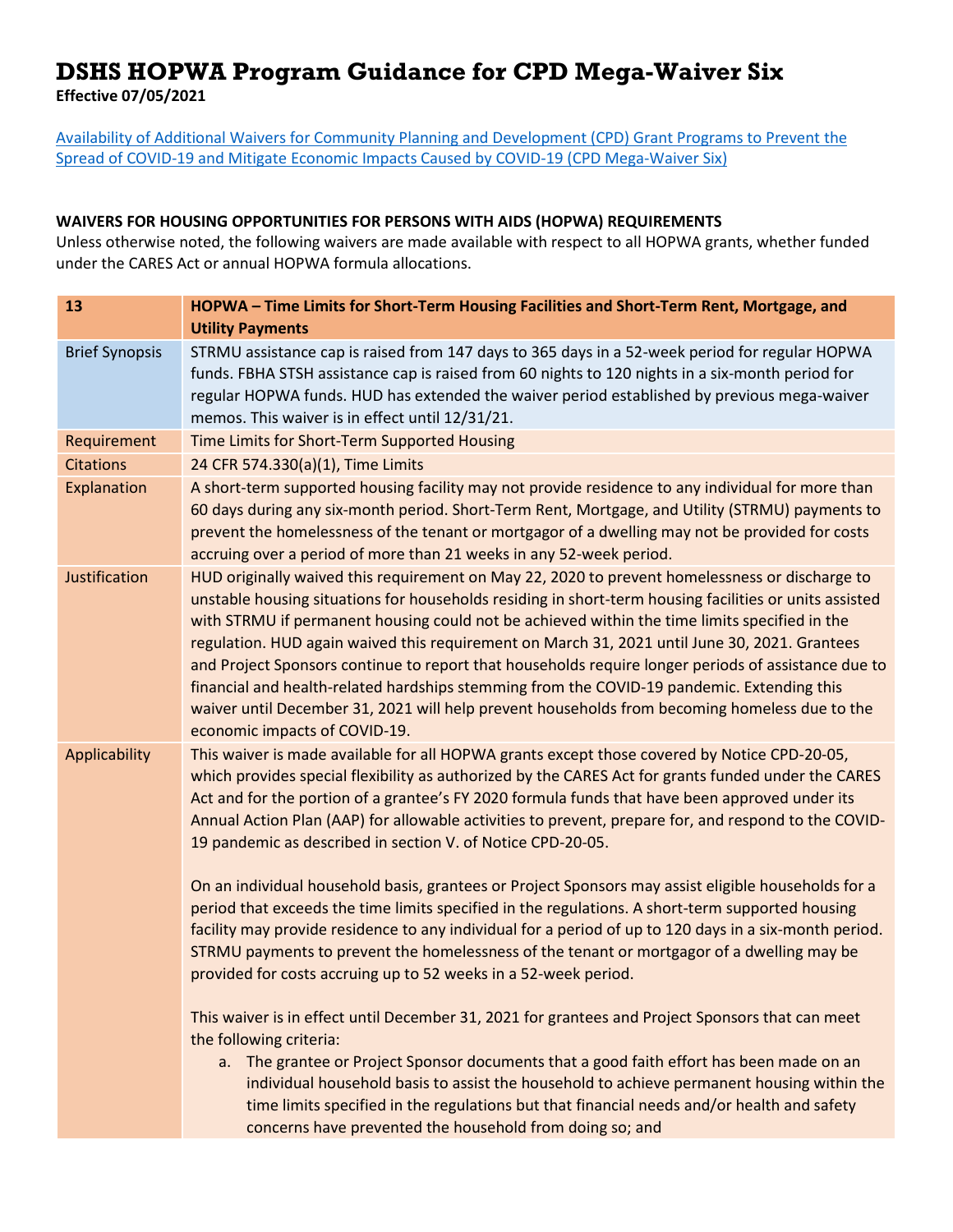|                      | b. The grantee or Project Sponsor has written policies and procedures outlining efforts to<br>regularly reassess the needs of assisted households as well as processes for granting<br>extensions based on documented financial needs and/or health and safety concerns. |
|----------------------|--------------------------------------------------------------------------------------------------------------------------------------------------------------------------------------------------------------------------------------------------------------------------|
| <b>DSHS Guidance</b> | On a case-by-case basis, Project Sponsors may provide an assistance cap extension for up to 365                                                                                                                                                                          |
|                      | days of STRMU assistance on Form K1 and for up to 120 nights of STSH assistance on Form K2. In                                                                                                                                                                           |
|                      | the household's case notes, the Project Sponsor should document that they are utilizing this                                                                                                                                                                             |
|                      | flexibility and provide a brief rationale. Project Sponsors must document their efforts to assist the                                                                                                                                                                    |
|                      | household to achieve permanent housing within the time limits specified in the regulations, but                                                                                                                                                                          |
|                      | that financial needs and/or health and safety concerns have prevented the household from doing                                                                                                                                                                           |
|                      | so. Prior to utilizing this waiver flexibility, Project Sponsors must develop a written protocol for                                                                                                                                                                     |
|                      | reassessing the needs of assisted households and granting case-by-case extensions based on                                                                                                                                                                               |
|                      | documented financial needs and/or health and safety concerns. This waiver is in effect until                                                                                                                                                                             |
|                      | 12/31/21.                                                                                                                                                                                                                                                                |

| 14                    | <b>HOPWA - Property Standards</b>                                                                                                                                                                                                                                                                                                                                                                                                                                                                                                 |
|-----------------------|-----------------------------------------------------------------------------------------------------------------------------------------------------------------------------------------------------------------------------------------------------------------------------------------------------------------------------------------------------------------------------------------------------------------------------------------------------------------------------------------------------------------------------------|
| <b>Brief Synopsis</b> | This waiver permits virtual unit inspections under certain circumstances. HUD has extended the<br>waiver period established by previous mega-waiver memos. This waiver is in effect until 09/30/21.<br>If a Project Sponsor performed a virtual unit inspection for an assisted household and the<br>household remains enrolled in the HOPWA Program as of 12/31/21, then the Project Sponsor must<br>physically reinspect their unit by 12/31/21.                                                                                |
| Requirement           | <b>Property Standards for HOPWA</b>                                                                                                                                                                                                                                                                                                                                                                                                                                                                                               |
| <b>Citations</b>      | 24 CFR 574.310(b)(2), Housing Quality Standards (HQS)                                                                                                                                                                                                                                                                                                                                                                                                                                                                             |
| Explanation           | Section 574.310(b)(2) of the HOPWA regulations provides minimum housing quality standards that<br>apply to all housing for which HOPWA funds are used for acquisition, rehabilitation, conversion,<br>lease, or repair; new construction of single room occupancy dwellings and community residences;<br>project or tenant-based rental assistance; or operating costs under 24 CFR 574.300(b)(3), (4), (5), or<br>(8).                                                                                                           |
| Justification         | On March 31, 2020 HUD waived the physical inspection requirement for tenant-based rental<br>assistance at 24 CFR 574.310(b) for one year so long as grantees or Project Sponsors were able to<br>visually inspect the unit using technology to ensure the unit met HQS before any assistance was<br>provided and grantees or Project Sponsors had written policies in place to physically reinspect the<br>unit after health officials determined special measures to prevent the spread of COVID-19 were no<br>longer necessary. |
|                       | On May 22, 2020 HUD waived the physical inspection requirement for acquisition, rehabilitation,<br>conversion, lease, or repair; new construction of single room occupancy dwellings and community<br>residences; project or tenant-based rental assistance; or operating costs for one year so long as<br>grantees or Project Sponsors met the criteria outlined in the waiver. On March 31, 2021, HUD again<br>waived this requirement for all applicable housing types until June 30, 2021.                                    |
|                       | While many social distancing measures that were making it difficult to conduct unit inspections are<br>being lifted, it continues to be important to move people quickly into their own housing to enable<br>social distancing and prevent the spread of COVID-19. Additionally, grantees and Project Sponsors<br>need time to prepare staff to physically inspect units for HQS. Therefore, HUD is extending the<br>waiver as described below.                                                                                   |
| Applicability         | This waiver is in effect until September 30, 2021 for grantees and Project Sponsors that can meet<br>the following criteria:<br>a. The grantee or Project Sponsor can visually inspect the unit using technology, such as video<br>streaming, to ensure the unit meets HQS before any assistance is provided; and                                                                                                                                                                                                                 |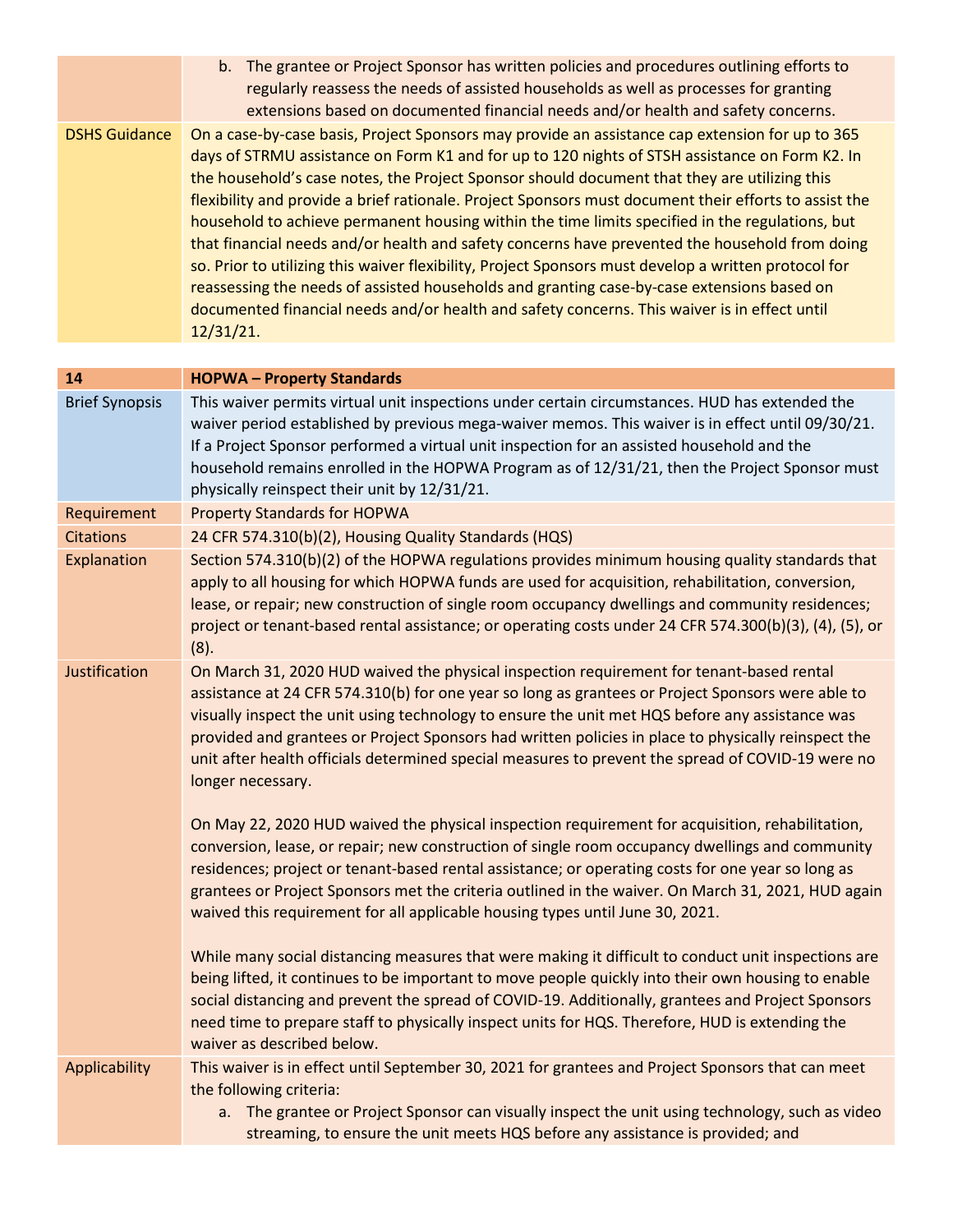|                      | b. The grantee or Project Sponsor has written policies to physically reinspect the units not<br>previously physically inspected by December 31, 2021.                                                                                                                                                                                                                                                                                                                                                                                                                                                                                                                                                                                                                                                                                                                                                                                                                                                                                           |
|----------------------|-------------------------------------------------------------------------------------------------------------------------------------------------------------------------------------------------------------------------------------------------------------------------------------------------------------------------------------------------------------------------------------------------------------------------------------------------------------------------------------------------------------------------------------------------------------------------------------------------------------------------------------------------------------------------------------------------------------------------------------------------------------------------------------------------------------------------------------------------------------------------------------------------------------------------------------------------------------------------------------------------------------------------------------------------|
| <b>DSHS Guidance</b> | Project Sponsors may not postpone initial Housing Quality Standards Certifications (HQS) for new<br>assisted units. For initial HQS inspections of new assisted units between 07/05/21 and 09/30/21,<br>Project Sponsors may utilize the following flexibilities:<br>Before providing assistance, Project Sponsors may utilize video streaming technology to<br>visually inspect the unit and ensure that it meets HQS (e.g., Skype, time-stamped video files,<br>time-stamped photos, etc.).<br>In the household's case notes, the Project Sponsor should document that they are utilizing<br>$\bullet$<br>this flexibility and provide a brief rationale.<br>The Project Sponsor must track which HQS certifications utilized this flexibility.<br>$\bullet$<br>If a Project Sponsor performed a virtual unit inspection for an assisted household and the<br>$\bullet$<br>household remains enrolled in the HOPWA Program as of 12/31/21, then the Project<br>Sponsor must physically reinspect their unit by 12/31/21.                      |
|                      | Project Sponsors may postpone annual HQS re-inspections of assisted units between 07/05/21 and<br>09/30/21. Project Sponsors may utilize the following flexibilities:<br>The Project Sponsor should contact households to assess whether there are any issues with<br>assisted units (Plumbing okay? Air conditioning working? Appliances work? Any<br>deteriorated paint in pre-1978 housing? Etc.), document the call in the household's case<br>notes, and prioritize these units for physical re-inspection.<br>In the household's case notes, the Project Sponsor should document that they are utilizing<br>$\bullet$<br>this flexibility and provide a brief rationale.<br>The Project Sponsor must track which HQS certifications utilized this flexibility.<br>$\bullet$<br>If a Project Sponsor postponed an annual HQS re-inspection for an assisted household and<br>$\bullet$<br>the household remains enrolled in the HOPWA Program as of 12/31/21, then the Project<br>Sponsor must physically reinspect their unit by 12/31/21. |
|                      | If a Project Sponsor's confidentiality and information security protocols permit, the household may<br>complete and submit the self-certification portion of Form G via mail, fax, or other secure electronic<br>means (photocopies, PDFs, photos, etc.). As a last resort, for initial HQS certifications for new<br>assisted units between 07/05/21 and 09/30/21, a Project Sponsor may verbally confirm the unit<br>meets all standards and complete the self-certification portion of Form G on behalf of the<br>household. In lieu of a household member's signature, Project Sponsors may make a note on the<br>program form that obtaining a signature from the applicable household member was not possible.<br>In the household's case notes, the Project Sponsor should document that they are utilizing this<br>flexibility and provide a brief rationale.<br>NOTE: This waiver only applies to HOPWA HQS. It does not waive Lead Safe Housing Rules or Fire                                                                         |
|                      | Safety Requirements (these are separate from HQS).                                                                                                                                                                                                                                                                                                                                                                                                                                                                                                                                                                                                                                                                                                                                                                                                                                                                                                                                                                                              |
| 15                   | <b>HOPWA-FMR Rent Standard</b>                                                                                                                                                                                                                                                                                                                                                                                                                                                                                                                                                                                                                                                                                                                                                                                                                                                                                                                                                                                                                  |

| <b>Brief Synopsis</b> | HUD has waived rent standard requirements for all rental assistance activities. HUD has extended<br>the waiver period established by previous mega-waiver memos. This waiver is in effect until<br>12/31/21. |
|-----------------------|--------------------------------------------------------------------------------------------------------------------------------------------------------------------------------------------------------------|
| Requirement           | Rent Standard for HOPWA Rental Assistance                                                                                                                                                                    |
| <b>Citations</b>      | 24 CFR 574.320(a)(2), Rent Standard                                                                                                                                                                          |
| Explanation           | Grantees must establish rent standards for their rental assistance programs based on FMR (Fair<br>Market Rent) or the HUD-approved community-wide exception rent for unit size.                              |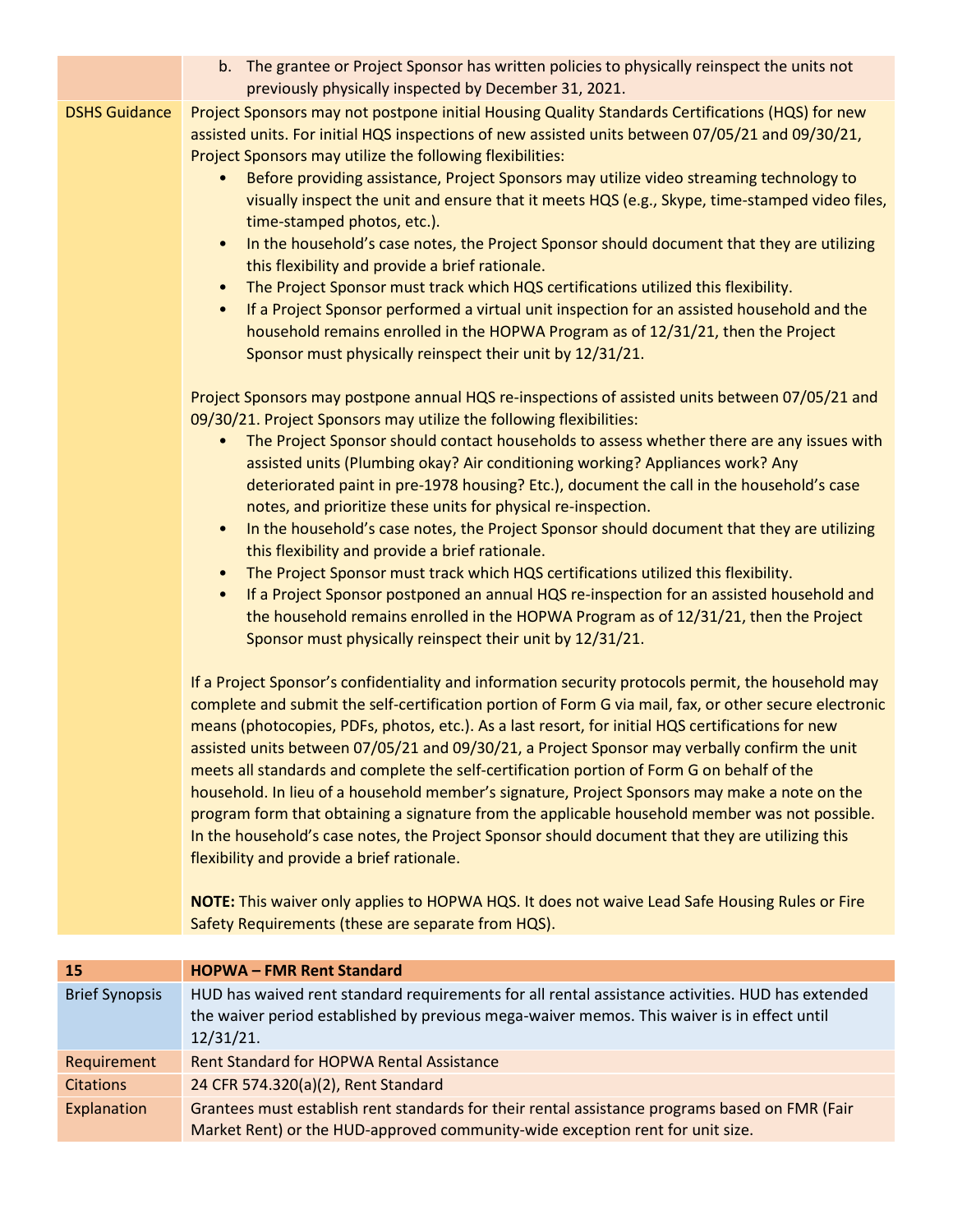| Justification        | HUD originally waived the FMR rent standard requirement for tenant-based rental assistance for<br>one year on March 31, 2020. On May 22, 2020 HUD waived this requirement for one year for all<br>rental assistance types. On March 31, 2021, HUD again waived this requirement for all rental<br>assistance types until June 30, 2021. Extending this waiver of the FMR rent standard limit, while still<br>requiring that the unit be rent reasonable in accordance with §574.320(a)(3), will assist grantees<br>and Project Sponsors in locating additional units to house low-income people living with HIV in tight<br>rental markets and reduce the spread and harm of COVID-19. |
|----------------------|----------------------------------------------------------------------------------------------------------------------------------------------------------------------------------------------------------------------------------------------------------------------------------------------------------------------------------------------------------------------------------------------------------------------------------------------------------------------------------------------------------------------------------------------------------------------------------------------------------------------------------------------------------------------------------------|
| Applicability        | The FMR requirement continues to be waived until December 31, 2021. Grantees and Project<br>Sponsors must still ensure the reasonableness of rent charged for a unit in accordance with<br>\$574.320(a)(3).                                                                                                                                                                                                                                                                                                                                                                                                                                                                            |
| <b>DSHS Guidance</b> | This waiver applies to Form H: Rent Standard and Rent Reasonableness Certifications performed<br>between 07/05/21 and 12/31/21. The grantee and/or Project Sponsor do not have to establish a<br>specific rent standard value.<br>The rent standard could be any value so long as the gross rent of the proposed unit meets<br>rent reasonableness requirements.<br>The rent standard does not have to be based on FMR.<br>$\bullet$<br>The rent standard could be decided on a case-by-case basis.<br>$\bullet$<br>The rent standard could even be whatever the gross rent of the unit actually is.<br>$\bullet$                                                                      |
|                      | In the household's case notes, the Project Sponsor should document that they are utilizing this                                                                                                                                                                                                                                                                                                                                                                                                                                                                                                                                                                                        |

flexibility and provide a brief rationale.

| 16                    | HOPWA - Self-Certification of Income and Credible Information on HIV Status                                                                                                                                                                                                                                                                                                                                                                                                                                                                                                                                                                                                                                                                                                  |
|-----------------------|------------------------------------------------------------------------------------------------------------------------------------------------------------------------------------------------------------------------------------------------------------------------------------------------------------------------------------------------------------------------------------------------------------------------------------------------------------------------------------------------------------------------------------------------------------------------------------------------------------------------------------------------------------------------------------------------------------------------------------------------------------------------------|
| <b>Brief Synopsis</b> | HUD has relaxed HIV and income eligibility documentation requirements. HUD has extended the<br>waiver period established by previous mega-waiver memos. This waiver is in effect until 09/30/21.<br>If a Project Sponsor used this waiver for an assisted household and the household remains enrolled<br>in the HOPWA Program as of 09/30/21, then the Project Sponsor must obtain acceptable proof of<br>HIV seropositivity and/or income as specified in the DSHS HOPWA Program Manual by 09/30/21.                                                                                                                                                                                                                                                                       |
| Requirement           | Source Documentation for Income and HIV Status Determinations.                                                                                                                                                                                                                                                                                                                                                                                                                                                                                                                                                                                                                                                                                                               |
| <b>Citations</b>      | 24 CFR 574.530, Recordkeeping                                                                                                                                                                                                                                                                                                                                                                                                                                                                                                                                                                                                                                                                                                                                                |
| Explanation           | Each grantee must maintain records to document compliance with HOPWA requirements, which<br>includes determining the eligibility of a family to receive HOPWA assistance.                                                                                                                                                                                                                                                                                                                                                                                                                                                                                                                                                                                                    |
| Justification         | HUD originally waived the requirement for source documentation of income and HIV status on<br>March 31, 2020 for grantees that require written certification of the household seeking assistance<br>of their HIV status and income, and agree to obtain source documentation of HIV status and income<br>eligibility within 3 months of public health officials determining no additional special measures are<br>necessary to prevent the spread of COVID-19. The waiver permits HOPWA grantees and Project<br>Sponsors to rely upon a family member's self-certification of income and credible information on<br>their HIV status (such as knowledge of their HIV-related medical care) in lieu of source<br>documentation to determine eligibility for HOPWA assistance. |
|                       | While public health measures are lifting in many areas of the country, grantees are reporting that<br>obtaining documentation still takes longer than usual because of reduced staffing and hours of<br>agencies and providers that can provide the documentation during COVID-19. Additionally, grantees<br>need time to prepare staff and to re-adjust policies and procedures to obtain source income of HIV<br>status and income. Therefore, HUD is continuing this waiver flexibility and is establishing an end<br>date of September 30, 2021.                                                                                                                                                                                                                         |
| Applicability         | Eligibility is restricted to a low-income person who is living with HIV/AIDS and the family of such<br>person. This waiver is in effect for grantees who require written certification of the household                                                                                                                                                                                                                                                                                                                                                                                                                                                                                                                                                                      |